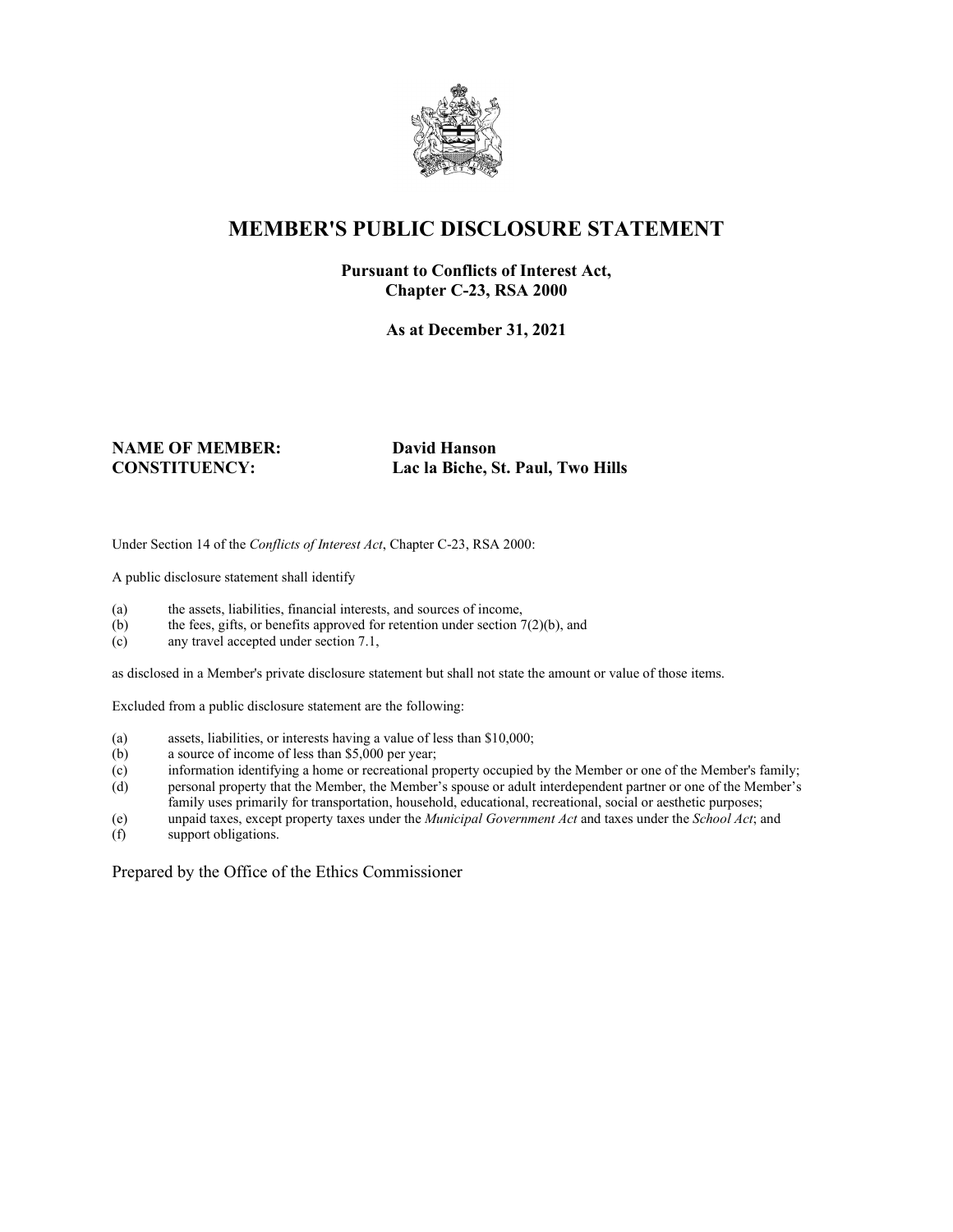## **PUBLIC DISCLOSURE STATEMENT FOR DAVID HANSON**

## **FORM 1: MEMBER (David Hanson)**

| <b>INCOME</b>                                                                                   |                                                                                |  |
|-------------------------------------------------------------------------------------------------|--------------------------------------------------------------------------------|--|
| Source                                                                                          | <b>Nature of Income</b>                                                        |  |
| Province of Alberta                                                                             | MLA Indemnity and Allowance                                                    |  |
| Rental property                                                                                 | Rent                                                                           |  |
| <b>ASSETS</b>                                                                                   |                                                                                |  |
| <b>Real Property</b>                                                                            | Primary Residence<br><b>Secondary Residence</b><br>Rental: St. Paul County     |  |
| <b>Bank, Trust Company or Other Financial</b><br><b>Institution</b>                             | Servus Credit Union                                                            |  |
| <b>Publicly Traded Securities (stocks and bonds)</b><br>and Registered Retirement Savings Plans | Suncor Energy Inc., Algonquin Power & Utilities,<br>Enbridge, Purpose Bitcoin, |  |
| <b>Canada Savings Bonds, Guaranteed</b><br><b>Investment Certificates</b>                       | n/a                                                                            |  |
| <b>Mutual Funds</b>                                                                             | n/a                                                                            |  |
| <b>Annuities and Life Insurance Policies</b>                                                    | Canada Premier Life, The Co-Operators                                          |  |
| <b>Pension Rights</b>                                                                           | Government of Alberta                                                          |  |
| <b>Other Assets</b>                                                                             | n/a                                                                            |  |
| <b>Gifts and Personal Benefits</b>                                                              | n/a                                                                            |  |
| <b>Travel on Non-commercial Aircraft</b>                                                        | n/a                                                                            |  |
| <b>LIABILITIES</b>                                                                              |                                                                                |  |
| Mortgages                                                                                       | Servus Credit Union                                                            |  |
| <b>Loans or Lines of Credit</b>                                                                 | Servus Credit Union                                                            |  |
| <b>Guarantees</b>                                                                               | n/a                                                                            |  |
| Other                                                                                           | n/a                                                                            |  |
| <b>FINANCIAL INTERESTS</b>                                                                      |                                                                                |  |
| n/a                                                                                             |                                                                                |  |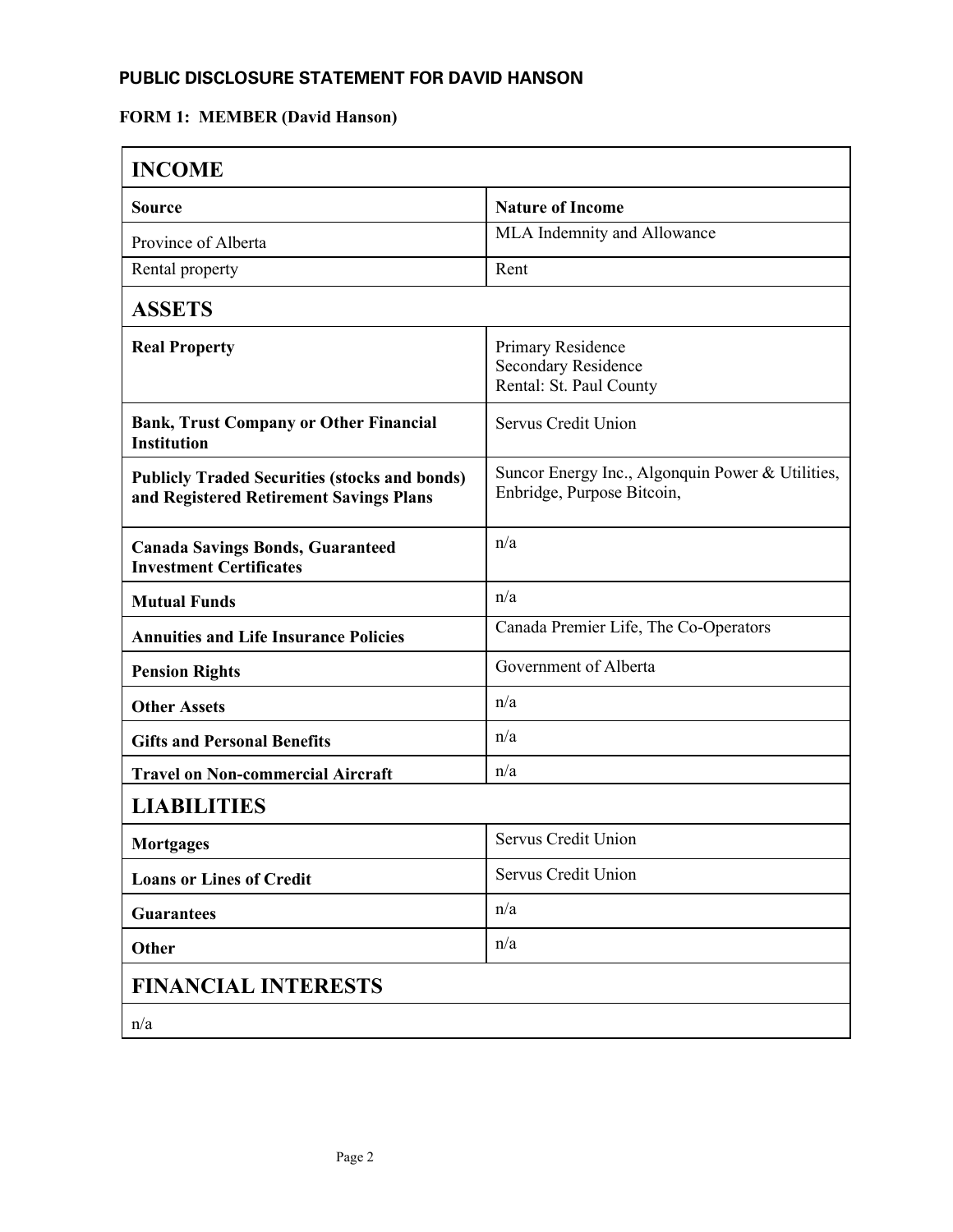## **PUBLIC DISCLOSURE STATEMENT FOR DAVID HANSON**

## **FORM 2: MEMBER'S SPOUSE/ADULT INTERDEPENDENT PARTNER (Donna Hanson)**

| <b>INCOME</b>                                                                                   |                                                                                                             |  |
|-------------------------------------------------------------------------------------------------|-------------------------------------------------------------------------------------------------------------|--|
| <b>Source</b>                                                                                   | <b>Nature of Income</b>                                                                                     |  |
| n/a                                                                                             | n/a                                                                                                         |  |
| <b>ASSETS</b>                                                                                   |                                                                                                             |  |
| <b>Real Property</b>                                                                            | Primary Residence: Joint with Spouse<br>Secondary Residence: Joint with Spouse<br>Rental: Joint with Spouse |  |
| <b>Bank, Trust Company or Other Financial</b><br><b>Institution</b>                             | Joint with spouse                                                                                           |  |
| <b>Publicly Traded Securities (stocks and bonds)</b><br>and Registered Retirement Savings Plans | n/a                                                                                                         |  |
| <b>Canada Savings Bonds, Guaranteed</b><br><b>Investment Certificates</b>                       | n/a                                                                                                         |  |
| <b>Mutual Funds</b>                                                                             | CAN Equity Fund: Mid Cap Canada                                                                             |  |
| <b>Annuities and Life Insurance Policies</b>                                                    | The Co-Operators                                                                                            |  |
| <b>Pension Rights</b>                                                                           | n/a                                                                                                         |  |
| <b>Other Assets</b>                                                                             | n/a                                                                                                         |  |
| <b>Gifts and Personal Benefits</b>                                                              | n/a                                                                                                         |  |
| <b>Travel on Non-commercial Aircraft</b>                                                        | n/a                                                                                                         |  |
| <b>LIABILITIES</b>                                                                              |                                                                                                             |  |
| <b>Mortgages</b>                                                                                | Joint with spouse                                                                                           |  |
| <b>Loans or Lines of Credit</b>                                                                 | Joint with spouse                                                                                           |  |
| <b>Guarantees</b>                                                                               | n/a                                                                                                         |  |
| Other                                                                                           | n/a                                                                                                         |  |
| <b>FINANCIAL INTERESTS</b>                                                                      |                                                                                                             |  |
| n/a                                                                                             |                                                                                                             |  |